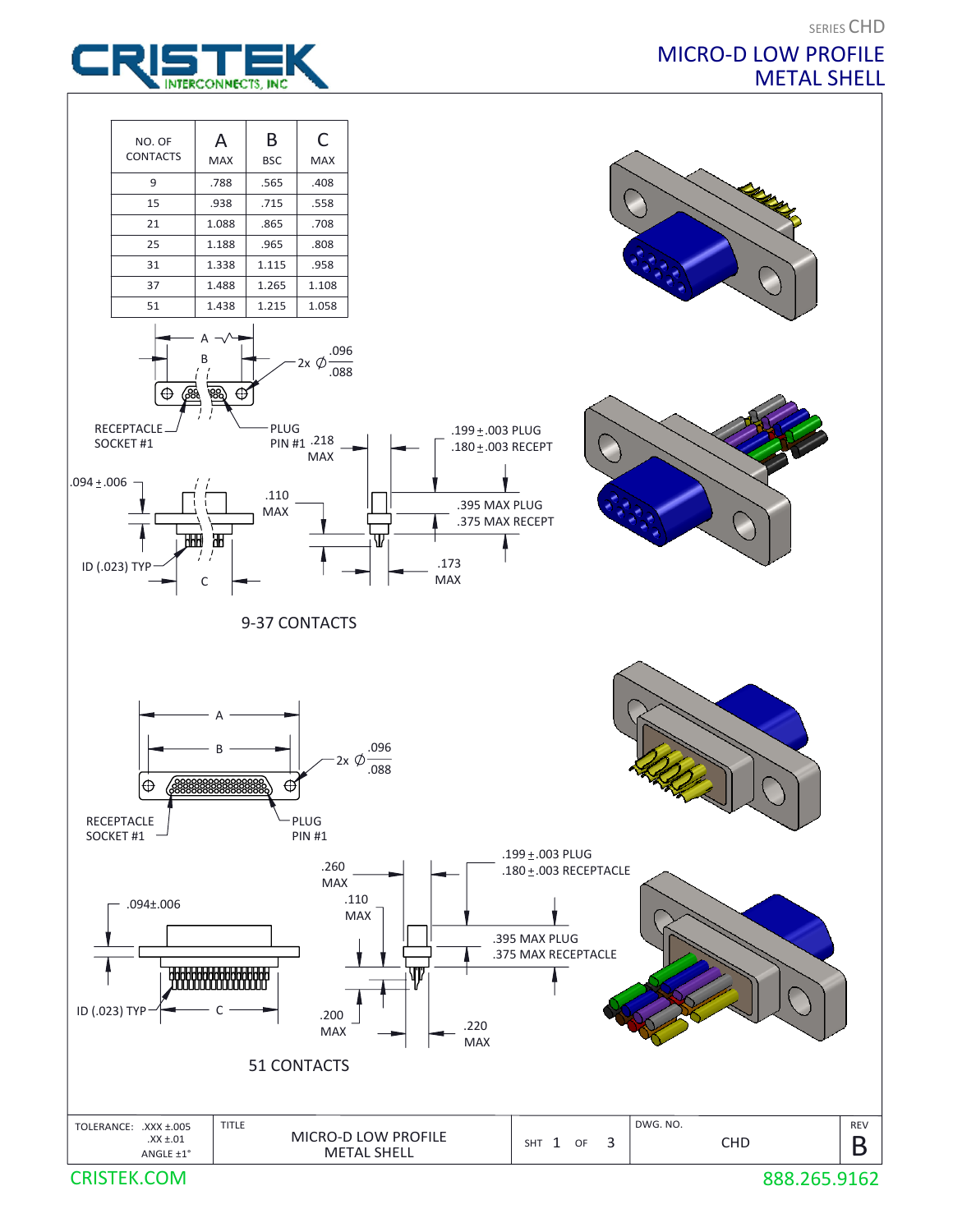

## SERIES CHD MICRO-D LOW PROFILE METAL SHELL